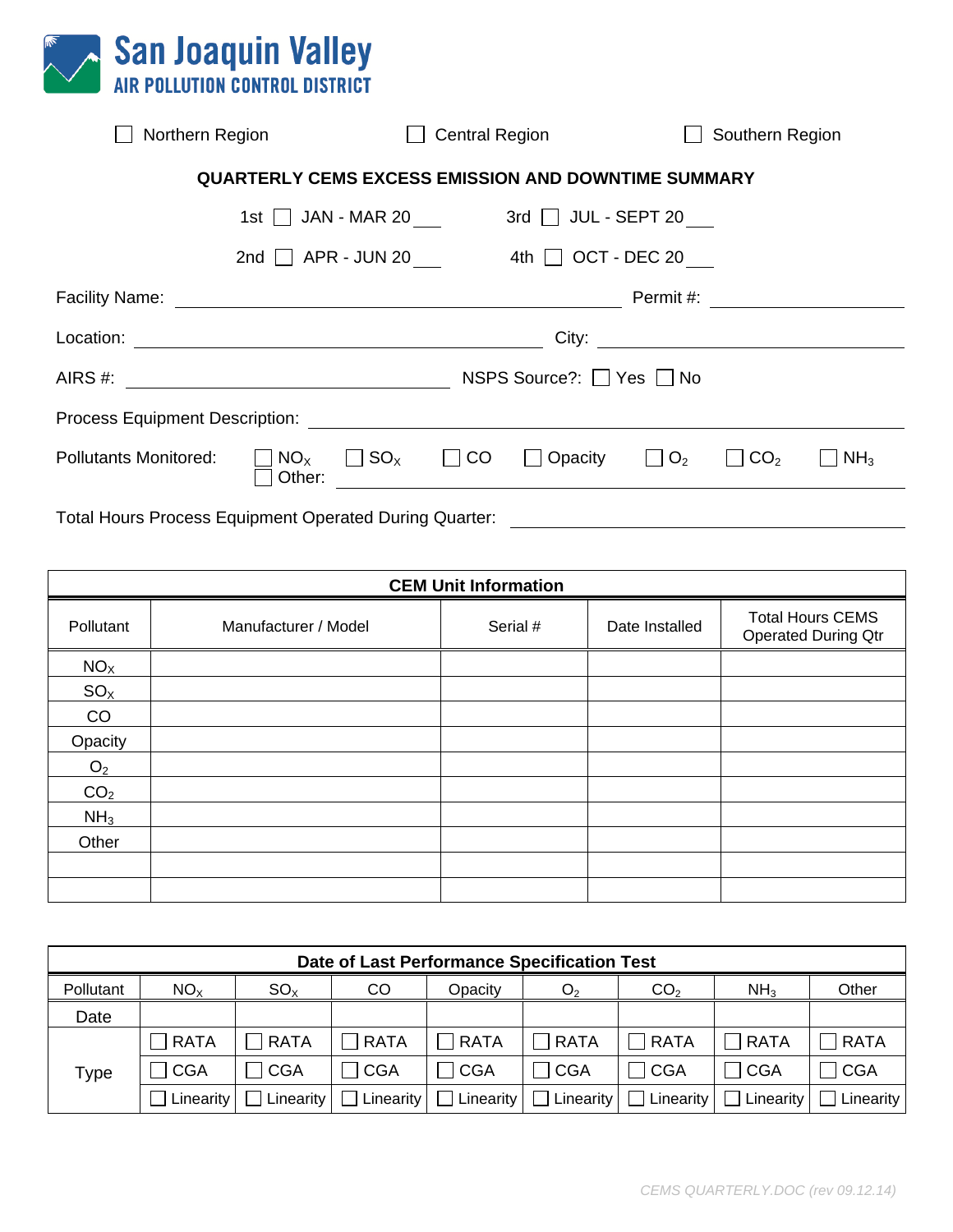| <b>Emission Limits (From Operating Permits)</b> |                    |          |       |        |             |            |  |  |  |  |
|-------------------------------------------------|--------------------|----------|-------|--------|-------------|------------|--|--|--|--|
| Pollutant                                       | ppm $\omega O_2$ % | lb/MMBtu | lb/hr | lb/day | <b>NSPS</b> | ppm $@O_2$ |  |  |  |  |
| NO <sub>X</sub>                                 |                    |          |       |        |             |            |  |  |  |  |
| SO <sub>X</sub>                                 |                    |          |       |        |             |            |  |  |  |  |
| CO                                              |                    |          |       |        |             |            |  |  |  |  |
| Opacity                                         |                    |          |       |        |             |            |  |  |  |  |
| O <sub>2</sub>                                  |                    |          |       |        |             |            |  |  |  |  |
| CO <sub>2</sub>                                 |                    |          |       |        |             |            |  |  |  |  |
| NH <sub>3</sub>                                 |                    |          |       |        |             |            |  |  |  |  |
| Other                                           |                    |          |       |        |             |            |  |  |  |  |

| <b>Excess Emissions Information (Report in Hours)</b> |                        |                     |           |                |                  |                                   |                                |          |  |
|-------------------------------------------------------|------------------------|---------------------|-----------|----------------|------------------|-----------------------------------|--------------------------------|----------|--|
| Pollutant                                             | Start-Up /<br>Shutdown | Process<br>Problems | Breakdown | Other<br>Known | Other<br>Unknown | <b>Total Hrs</b><br><b>Excess</b> | <b>Total Op</b><br>Hrs for Qtr | % Excess |  |
| NO <sub>X</sub>                                       |                        |                     |           |                |                  |                                   |                                |          |  |
| SO <sub>X</sub>                                       |                        |                     |           |                |                  |                                   |                                |          |  |
| CO                                                    |                        |                     |           |                |                  |                                   |                                |          |  |
| Opacity                                               |                        |                     |           |                |                  |                                   |                                |          |  |
| O <sub>2</sub>                                        |                        |                     |           |                |                  |                                   |                                |          |  |
| CO <sub>2</sub>                                       |                        |                     |           |                |                  |                                   |                                |          |  |
| NH <sub>3</sub>                                       |                        |                     |           |                |                  |                                   |                                |          |  |
| Other                                                 |                        |                     |           |                |                  |                                   |                                |          |  |

Include a summary of all dates, times, and excess emissions that occurred during the reporting period or submit copies of all related breakdown reports and Title V deviations.

Excess emissions caused by a startup after shutdown due to a malfunction should be reported as an excess emission due to an equipment breakdown. The source is not however, exempt from emission limits. All exceedances are to be reported in whole hour increments.

| <b>CEM Downtime Information (Report in Hours)</b> |                        |                            |           |       |         |                              |                  |               |  |
|---------------------------------------------------|------------------------|----------------------------|-----------|-------|---------|------------------------------|------------------|---------------|--|
| Pollutant                                         | Monitor<br>Malfunction | Non-Monitor<br>Malfunction | Q/A - Cal | Other | Unknown | <b>Total Hrs</b><br>Downtime | <b>Total Hrs</b> | %<br>Downtime |  |
| NO <sub>X</sub>                                   |                        |                            |           |       |         |                              |                  |               |  |
| SO <sub>X</sub>                                   |                        |                            |           |       |         |                              |                  |               |  |
| CO                                                |                        |                            |           |       |         |                              |                  |               |  |
| Opacity                                           |                        |                            |           |       |         |                              |                  |               |  |
| O <sub>2</sub>                                    |                        |                            |           |       |         |                              |                  |               |  |
| CO <sub>2</sub>                                   |                        |                            |           |       |         |                              |                  |               |  |
| NH <sub>3</sub>                                   |                        |                            |           |       |         |                              |                  |               |  |
| Other                                             |                        |                            |           |       |         |                              |                  |               |  |

Include a summary of all downtime dates, times, duration, and activities that occurred during the reporting period or submit copies of all related breakdown reports and Title V deviations.

Non-CEM malfunctions are incidents that result in the CEM system being down but are not associated with a malfunction of the CEM system, i.e. plant power failure.

## *Reports must be submitted within 30 days of the end of the quarter for which the report was generated.*